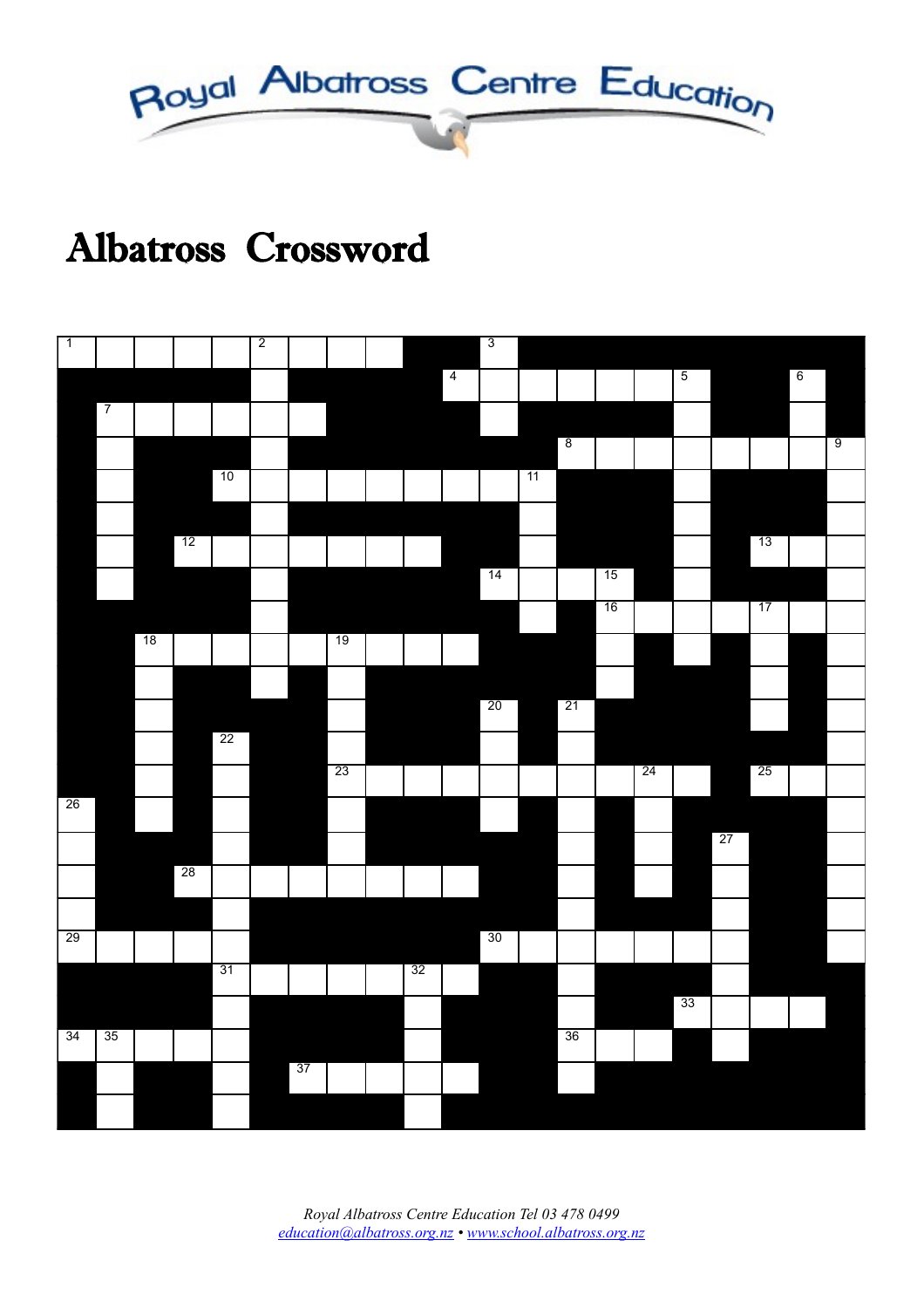## **Clues**

#### **ACROSS**

- 1. The bird with biggest wingspan in the world (9).
- 4. Animals introduced from England to control rabbits but can also kill albatross (7).
- 7. A bird's first flight (6).
- 8. The ……….. are an island group east of Christchurch and is the main breeding area of the Northern Royal albatross (8).
- 10. A major land threat for albatross (9).
- 12. The headland at the end of the peninsula was named after this Maori chief (7).
- 13. Albatross do not like this sort of weather (3).
- 14. Albatross rely on this for flight (4).
- 16. This benthic marine animal can be eaten by albatross if it is at the water surface (7)
- 18. The starting month for the albatross breeding cycle (9).
- 23. A method of fishing that catches many seabirds (4-5).
- 25. The abbreviated form for the band combination Black Orange White (3).
- 28. The first man to protect the albatross at Taiaroa Head (8).
- 29. These albatross return during the summer months to look for a mate (5).
- 30. The name of the oldest albatross on record (7).
- 31. This allows the rangers to recognise individual albatross (7).
- 33. Generally a distinguishing difference between male and female albatross (4).
- 34. The Maori name for albatross (5).
- 36. Birds use this to keep their feathers waterproof (3).
- 37. The average Northern Royal albatross wingspan is ………. metres (5).

#### **DOWN**

- 2. The albatross' method of bringing up food for the chick (11).
- 3. To be fed, the albatross chick has to ……. (3).
- 5. ……………trackers allow us to track where the albatross are flying out at sea (9).
- 6. A social gathering of albatross (3).
- 7. These parents can raise other chicks if their egg is infertile (6).
- 9. These birds are in the same family as the albatross, and thousands are found around Taiaroa Head (5-11).
- 11. The main food source for albatross (5).
- 15. A chick's fluffy feathers (4).
- 17. The colour of an albatross's bill that is feeding a chick (4).
- 18. Natural predators of albatross in the ocean (6).
- 19. Dunedin's albatross colony is unique because it is the only …………… colony in the world (8).
- 20. Part of courtship and a way of recognising a mate (4).
- 21. The Department of ……….. manages the nature reserve where the albatross breed (12).
- 22. These kill many albatross and other seabirds out in the ocean (7-5).
- 24. Birds incubate eggs in these (4).
- 26. …………… eggs are used as a training tool for first time breeding albatross (5).
- 27. An albatross' method of flying is called ………….. soaring (7).
- 32. Albatross are in the tubed-………. family of seabirds (5).
- 35. The number of eggs albatross produce in a season (3).